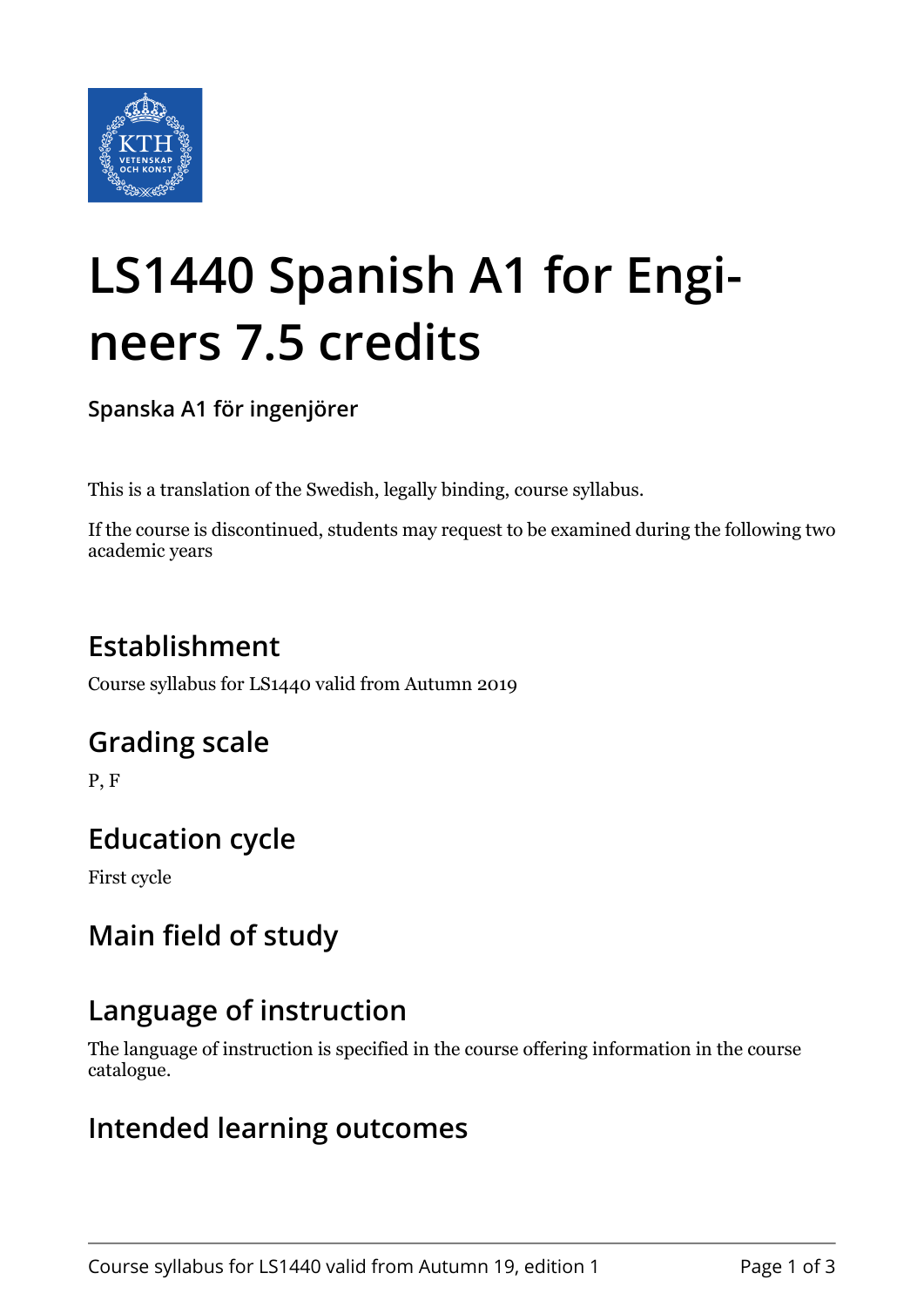The intended learning outcomes for the course refer to the level A1, with certain elements of level A2, according to CEFR, the Common European Framework of Reference for Languages, and aim to strengthen the student's global competence.

On completion of the course, the student should be able to:

- use the language in speech and writing in simple everyday situations (A1)
- in Swedish, understand and account for information from different elementary texts (A1)
- identify facts from simple authentic texts (A2)
- identify the main contents in a shorter oral presentation on familiar topics (A1/A2)

#### **Course contents**

Overview of the basics of Spanish grammar, as well as pronunciation and intonation. Listening comprehension and spoken communication exercises Reading comprehension exercises on simple texts with different contents. Writing exercises. Facts about the culture, societies and technical development of Spanish-speaking countries.

# **Specific prerequisites**

Basic university qualification. Applicants for the course should not have any prior knowledge of Spanish.

## **Course literature**

Course literature will be announced before the start of the course. Recommended reference literature and electronic resources will be listed in the course information or in a similar way.

## **Examination**

- KONA Assessment, 1.5 credits, grading scale: P, F
- LEXA Continuous Assessment, 6.0 credits, grading scale: P, F

Based on recommendation from KTH's coordinator for disabilities, the examiner will decide how to adapt an examination for students with documented disability.

The examiner may apply another examination format when re-examining individual students.

The examiner determines, in consultation with the KTH coordinator for support to students with disabilities (Funka), possible customized examination for students with any documented and permanent functional disability. The examiner may offer a different type of exam for re-examination of individual students.

## **Other requirements for final grade**